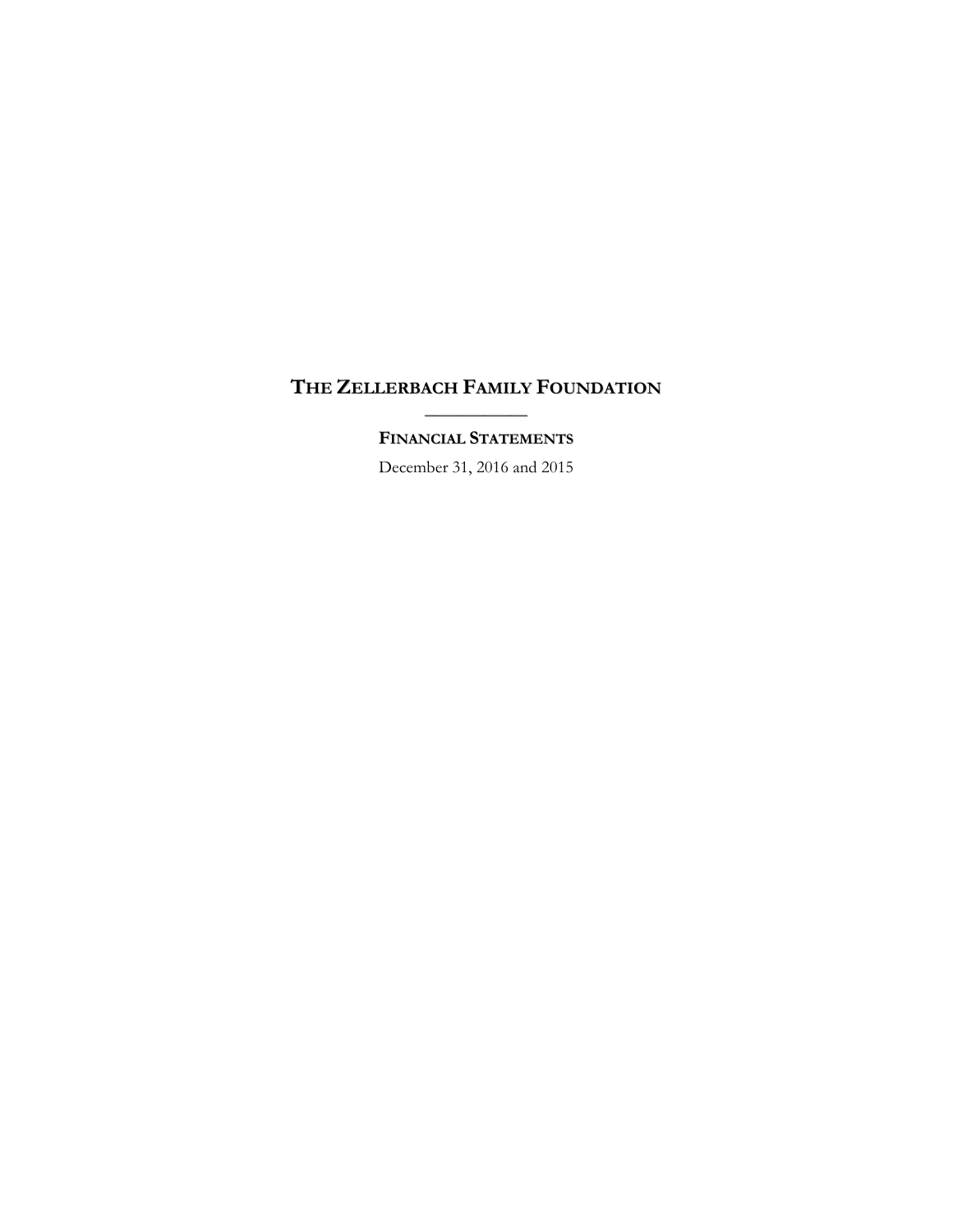# **THE ZELLERBACH FAMILY FOUNDATION**  $\overline{\phantom{a}}$  , where  $\overline{\phantom{a}}$

**C ONTENTS**

|                                                    | Page(s)        |
|----------------------------------------------------|----------------|
| <b>Independent Auditors' Report</b>                | $\mathbf{1}$   |
| <b>Statements of Financial Position</b>            | 2              |
| Statements of Activities and Changes in Net Assets | 3              |
| <b>Statements of Cash Flows</b>                    | $\overline{4}$ |
| Notes to Financial Statements                      | $5 - 14$       |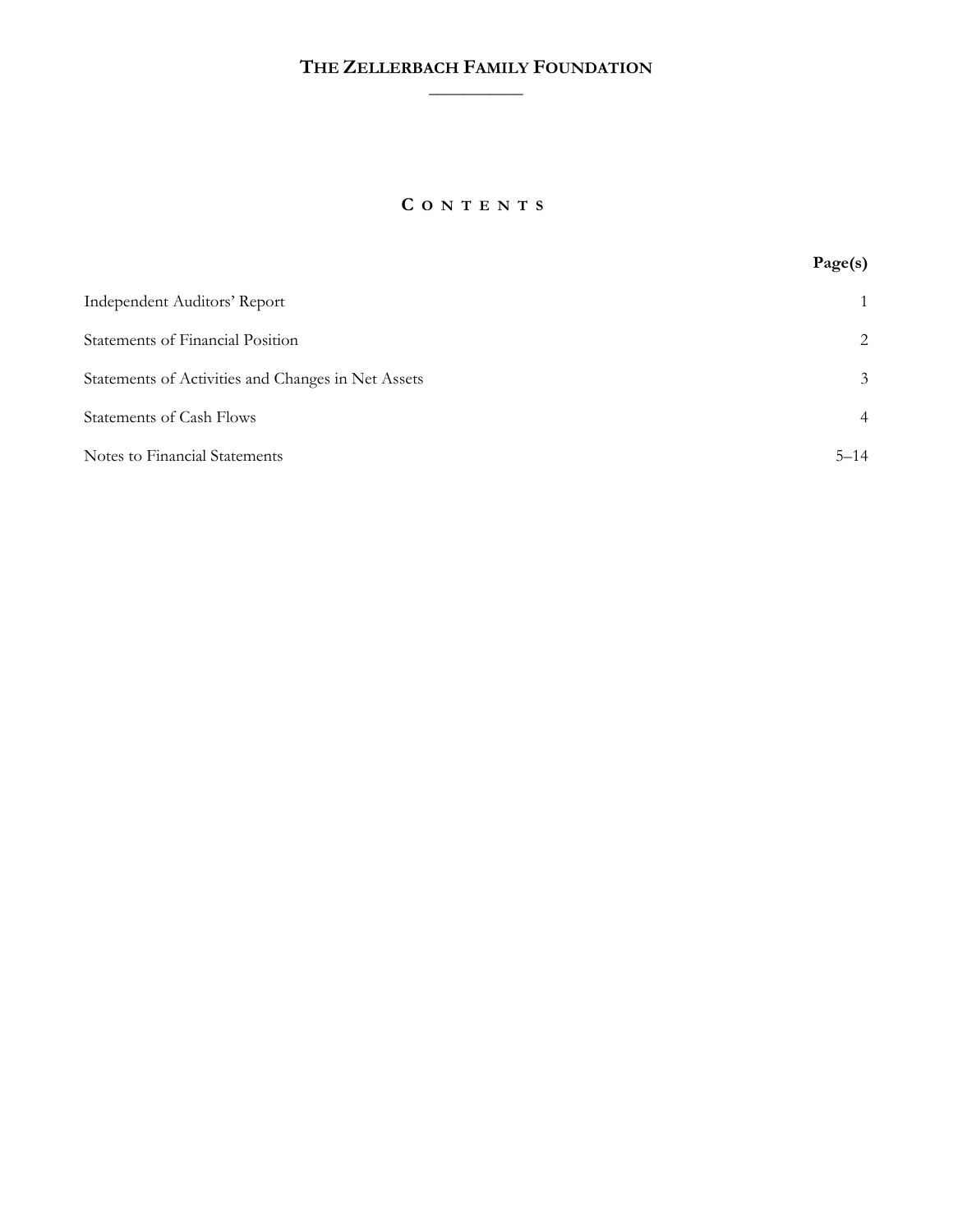

# **INDEPENDENT AUDITORS' REPORT**

To the Board of Directors of The Zellerbach Family Foundation San Francisco, California

We have audited the accompanying financial statements of The Zellerbach Family Foundation, which comprise the statements of financial position as of December 31, 2016 and 2015, and the related statements of activities and changes in net assets, and cash flows for the years then ended, and the related notes to the financial statements.

## **Management's Responsibility for the Financial Statements**

Management is responsible for the preparation and fair presentation of these financial statements in accordance with accounting principles generally accepted in the United States of America; this includes the design, implementation, and maintenance of internal control relevant to the preparation and fair presentation of financial statements that are free from material misstatement, whether due to fraud or error.

# **Auditors' Responsibility**

Our responsibility is to express an opinion on these financial statements based on our audits. We conducted our audits in accordance with auditing standards generally accepted in the United States of America. Those standards require that we plan and perform the audit to obtain reasonable assurance about whether the financial statements are free from material misstatement.

An audit involves performing procedures to obtain audit evidence about the amounts and disclosures in the financial statements. The procedures selected depend on the auditors' judgment, including the assessment of the risks of material misstatement of the financial statements, whether due to fraud or error. In making those risk assessments, the auditor considers internal control relevant to the entity's preparation and fair presentation of the financial statements in order to design audit procedures that are appropriate in the circumstances, but not for the purpose of expressing an opinion on the effectiveness of the entity's internal control. Accordingly, we express no such opinion. An audit also includes evaluating the appropriateness of accounting policies used and the reasonableness of significant accounting estimates made by management, as well as evaluating the overall presentation of the financial statements.

We believe that the audit evidence we have obtained is sufficient and appropriate to provide a basis for our audit opinion.

# **Opinion**

In our opinion, the financial statements referred to above present fairly, in all material respects, the financial position of The Zellerbach Family Foundation as of December 31, 2016 and 2015, and the changes in its net assets and its cash flows for the years then ended in accordance with accounting principles generally accepted in the United States of America.

BPM LLP

San Francisco, California July 12, 2017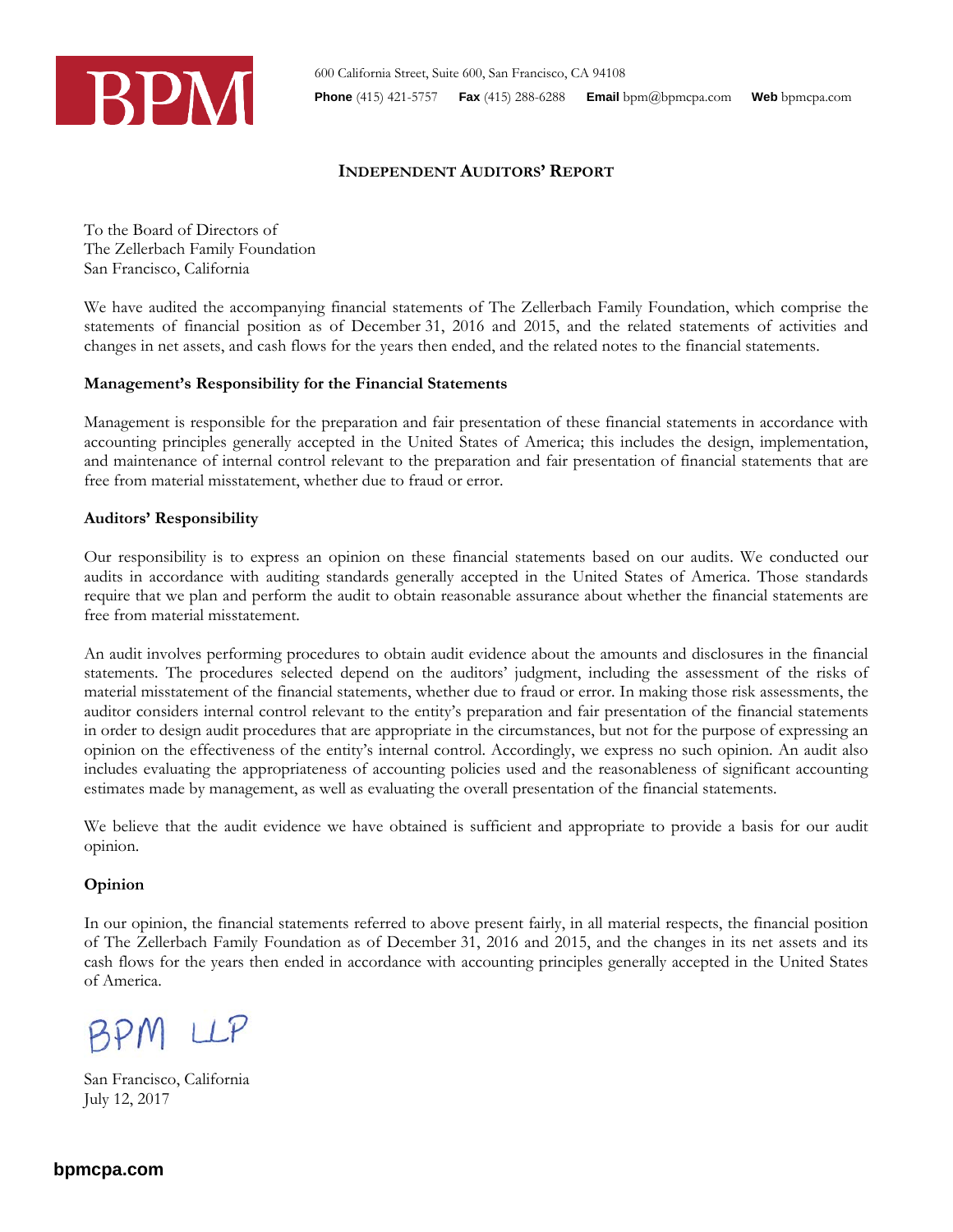# **STATEMENTS OF FINANCIAL POSITION**

December 31, 2016 and 2015  $\frac{1}{2}$ 

|                                                    | 2016            | 2015            |
|----------------------------------------------------|-----------------|-----------------|
| <b>ASSETS</b>                                      |                 |                 |
| Cash                                               | \$<br>4,003,692 | 2,542,705<br>\$ |
| Investments, at fair value                         | 123,495,116     | 122,885,011     |
| Receivables from unsettled investment transactions | 12,684          | 38,020          |
| Other assets, net                                  | 43,219          | 97,817          |
| Total assets                                       | \$127,554,711   | \$125,563,553   |
| <b>LIABILITIES AND NET ASSETS</b>                  |                 |                 |
| Liabilities:                                       |                 |                 |
| Grants payable                                     | \$<br>30,000    | \$<br>375,000   |
| Accounts payable and accrued expenses              | 195,058         | 192,511         |
| Deferred federal excise tax                        | 239,835         | 189,835         |
| Total liabilities                                  | 464,893         | 757,346         |
| Net assets without donor restrictions              | 127,089,818     | 124,806,207     |
| Total liabilities and net assets                   | \$127,554,711   | \$125,563,553   |

The accompanying notes are an integral part of these financial statements.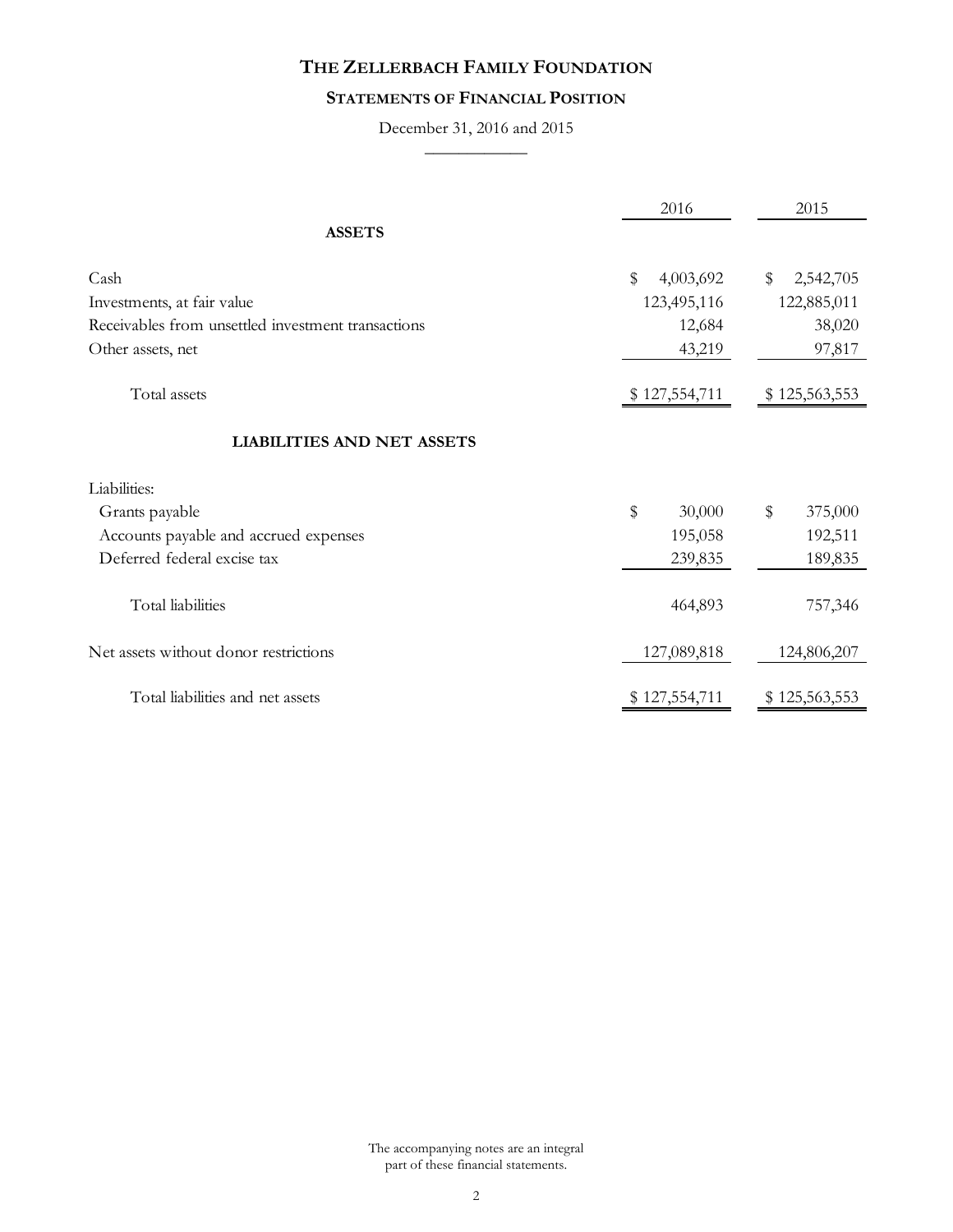# **STATEMENTS OF ACTIVITIES AND CHANGES IN NET ASSETS**

For the years ended December 31, 2016 and 2015  $\overline{\phantom{a}}$ 

|                                                          | 2016          | 2015          |
|----------------------------------------------------------|---------------|---------------|
| Net investment income:                                   |               |               |
| Dividends, interest, and other income                    | \$<br>705,066 | \$<br>829,958 |
| Net realized and unrealized gain (loss) on investments   | 8,194,000     | (2,339,010)   |
| Net investment income (loss) before federal excise taxes | 8,899,066     | (1,509,052)   |
| Federal excise and income tax expense (benefit)          | 89,667        | (34,600)      |
| Net investment income (loss)                             | 8,809,399     | (1,474,452)   |
| Support                                                  | 1,950         |               |
| Total investment income (loss) and support               | 8,811,349     | (1,474,452)   |
| Expenses:                                                |               |               |
| Grants                                                   | 4,652,695     | 4,200,750     |
| Program support:                                         |               |               |
| Salaries and benefits                                    | 911,401       |               |
| Occupancy                                                | 186,628       |               |
| Office expenses                                          | 79,415        |               |
| Professional services                                    | 71,201        |               |
| Total program support                                    | 1,248,645     | 1,166,804     |
| General and administrative:                              |               |               |
| Salaries and benefits                                    | 396,004       |               |
| Occupancy                                                | 82,400        |               |
| Office expenses                                          | 85,784        |               |
| Professional services                                    | 62,210        |               |
| Total general and administrative                         | 626,398       | 622,162       |
| Total expenses                                           | 6,527,738     | 5,989,716     |
| Change in net assets                                     | 2,283,611     | (7,464,168)   |
| Net assets without donor restrictions:                   |               |               |
| Beginning of year                                        | 124,806,207   | 132,270,375   |
| End of year                                              | \$127,089,818 | \$124,806,207 |

The accompanying notes are an integral part of these financial statements.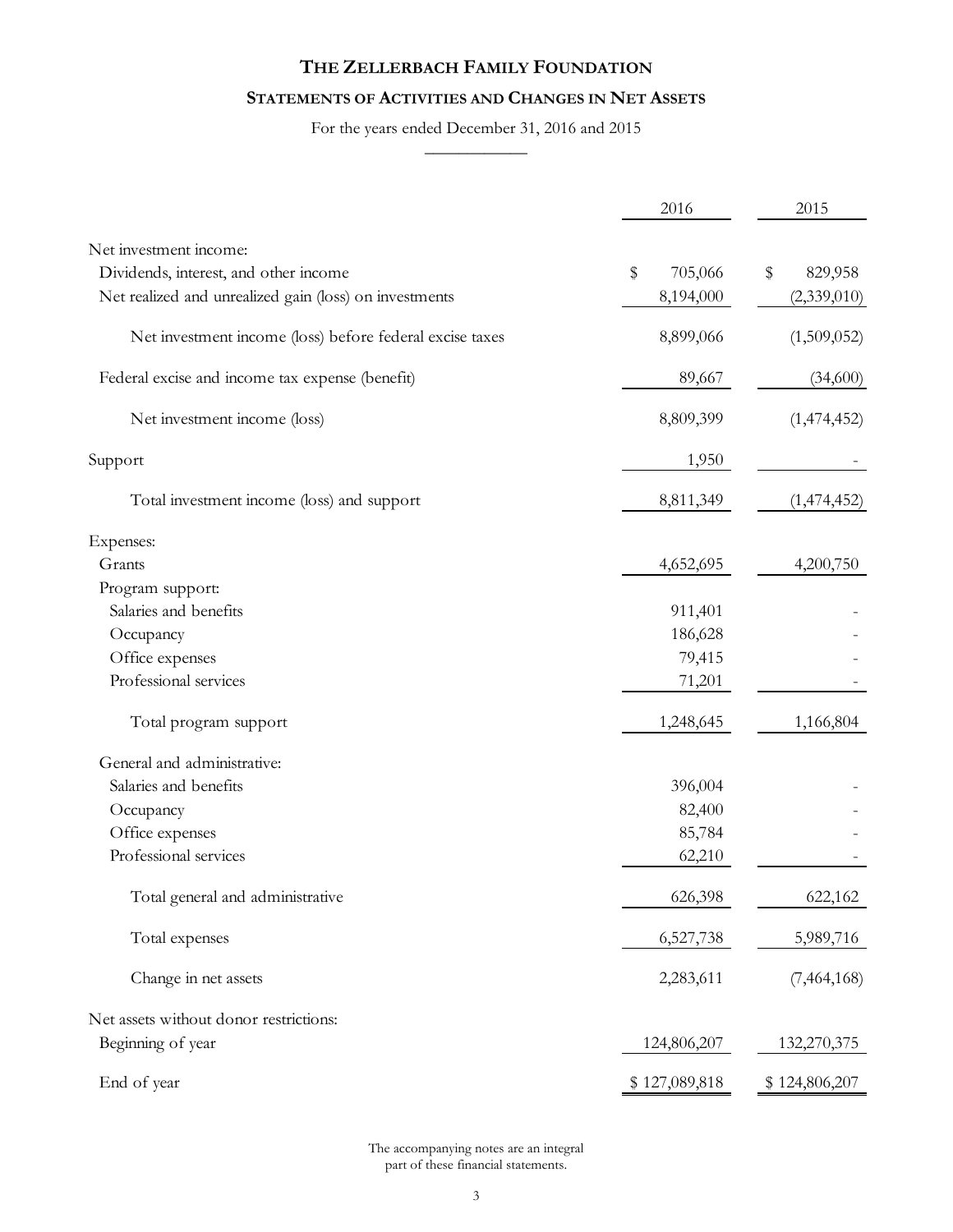# **STATEMENTS OF CASH FLOWS**

For the years ended December 31, 2016 and 2015  $\overline{\phantom{a}}$ 

|                                             | 2016        | 2015          |
|---------------------------------------------|-------------|---------------|
| Cash flows from operating activities:       |             |               |
| Contributions                               | \$<br>1,950 | \$            |
| Interest and dividends received             | 698,914     | 858,471       |
| Grants paid                                 | (4,997,695) | (4,820,750)   |
| Cash paid for payroll and benefits          | (1,164,673) | (1, 196, 880) |
| Cash paid for other administrative expenses | (656, 540)  | (582, 052)    |
| Cash paid for investment related expenses   | (282, 804)  | (393, 029)    |
| Excise taxes paid                           | (100,000)   | (130,000)     |
| Net cash used in operating activities       | (6,500,848) | (6,264,240)   |
| Cash flows from investing activities:       |             |               |
| Purchases of investments                    | (8,400,000) | (16,500,000)  |
| Proceeds from sales of investments          | 16,785,265  | 22,577,982    |
| Capital calls for alternative investments   | (3,536,730) | (2,757,432)   |
| Distributions from alternative investments  | 3,113,300   | 4,523,948     |
| Net cash provided by investing activities   | 7,961,835   | 7,844,498     |
| Change in cash                              | 1,460,987   | 1,580,258     |
| Cash, beginning of year                     | 2,542,705   | 962,447       |
| Cash, end of year                           | 4,003,692   | 2,542,705     |

The accompanying notes are an integral part of these financial statements.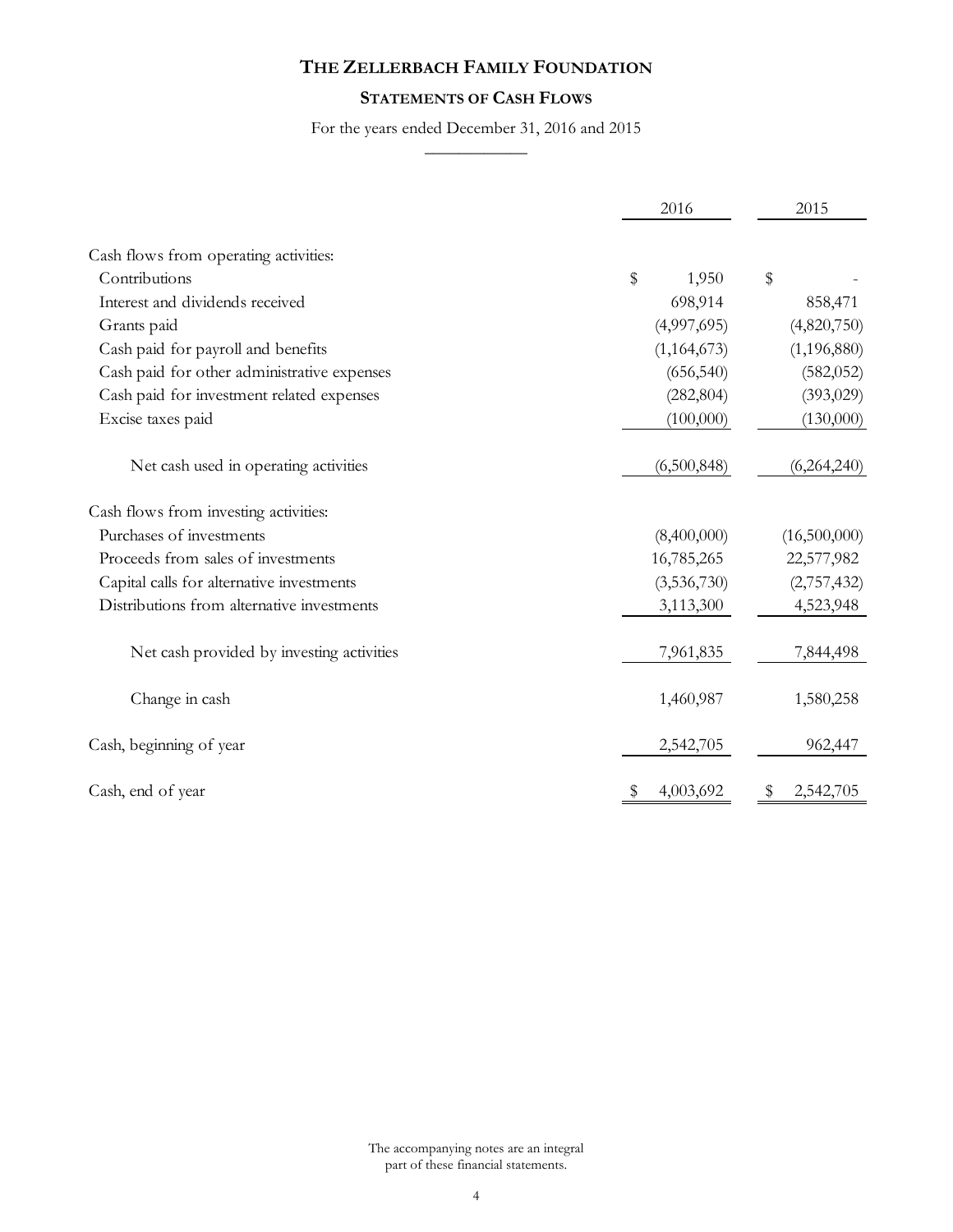## **NOTES TO FINANCIAL STATEMENTS**

December 31, 2016 and 2015  $\frac{1}{2}$ 

### **1. Organization**

The Zellerbach Family Foundation (the "Foundation") is a private family foundation established in 1956. The Foundation's mission is to be a catalyst for constructive social change by initiating and investing in efforts that strengthen families and communities in the San Francisco Bay Area. Funding priorities include the following program categories: immigrants and refugees, public social service systems, and promoting culture.

The Foundation receives partial funding for its community arts program from one other foundation as described in Note 2.

The Foundation's administrative offices are located in San Francisco, California.

### **2. Significant Accounting Policies**

### **Basis of Presentation and Description of Net Assets**

The Foundation uses the accrual basis of accounting in accordance with U.S. generally accepted principles and reports information regarding its financial position and activities according to their classes of net assets: with donor restrictions and without donor restrictions.

**Net Assets with Donor Restrictions:** The part of net assets of the Foundation that is subject to donorimposed restrictions (donors include other types of contributors, including makers of certain grants). At December 31, 2016 and 2015, the Foundation did not have any net assets with donor restrictions.

**Net Assets without Donor Restrictions:** The part of net assets of the Foundation that is not subject to donor-imposed restrictions (donors include other types of contributors, including makers of certain grants).

#### **Cash and Equivalents**

Cash and equivalents consist of cash and short-term commercial paper with maturities of three months or less at date of purchase.

#### **Investments**

The Foundation reports investments at fair value. Realized gains and losses resulting from sales of securities are calculated on an adjusted cost based on the trade date for publicly traded investments or upon closing of the transaction for private investments. Dividend and interest income and other partnership income from alternative investments are accrued when earned. The fair value of alternative investments, global and fixed income funds is further described under the fair value measurement policy below.

Investment transactions are recorded on a trade-date basis. Receivables or payables from unsettled investment transactions represents cash received subsequent to year-end for sales or purchases of investments consummated prior to year-end. Investment management and advisory fees on the statement of activities and changes in net assets include direct fees paid to investment advisors, managers, and custodians, as well as estimated indirect fees netted against investment returns by investment managers.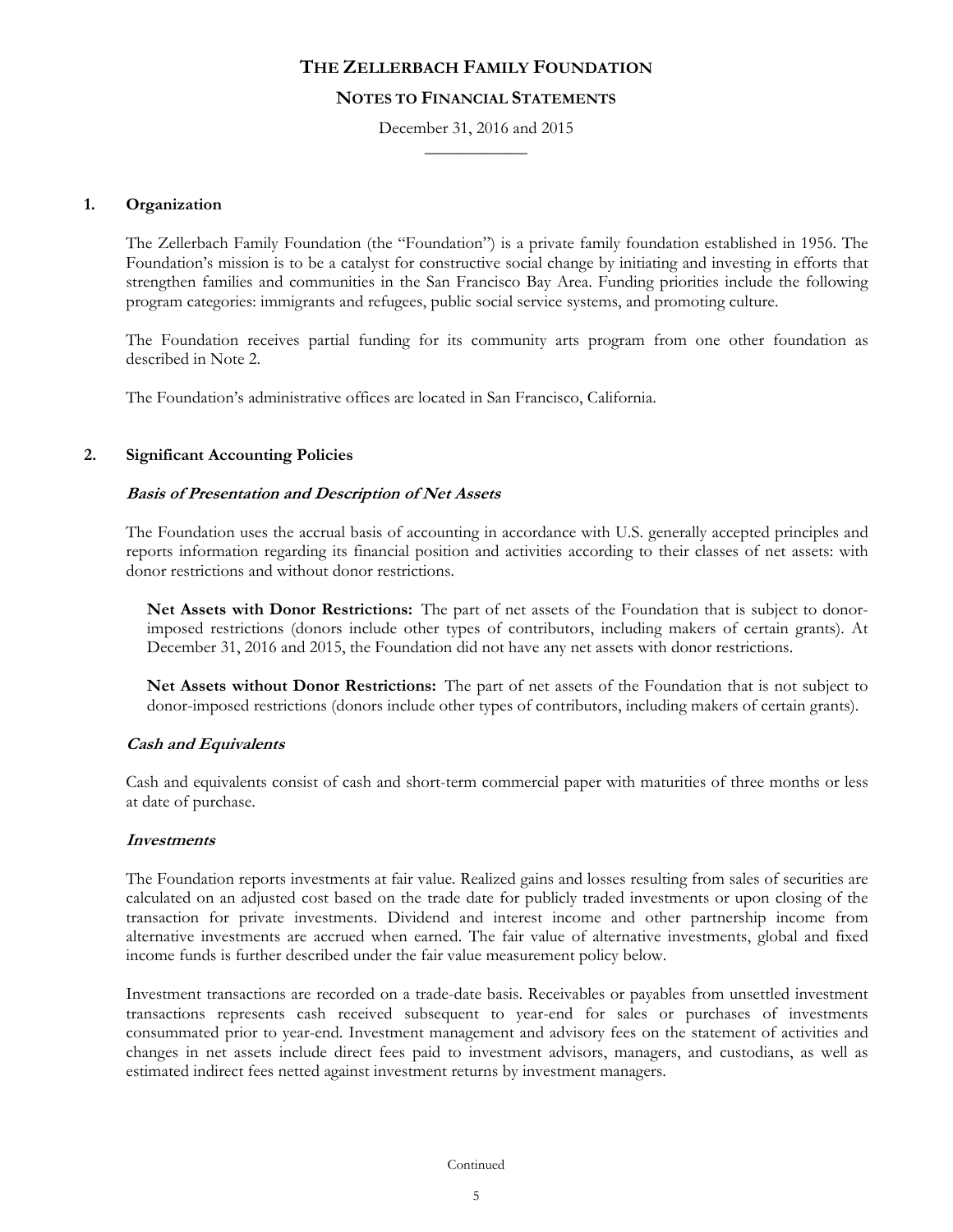### **NOTES TO FINANCIAL STATEMENTS**

December 31, 2016 and 2015  $\frac{1}{2}$ 

### **2. Significant Accounting Policies**, continued

#### **Investments**, continued

Investments, in general, are exposed to various risks, such as interest rate risk, credit risk, and overall market volatility. Due to the level of risk associated with certain investments, it is reasonably possible that changes in the values of investments will occur in the near term and that such changes could materially affect the amounts reported in the financial statements.

#### **Fair Value Measurements**

The Foundation carries certain assets and liabilities at fair value. Fair value is defined as the price that would be received to sell an asset or paid to transfer liability in an orderly transaction between market participants at the measurement date. In addition, the Foundation reports certain investments using the Net Asset Value ("NAV") per share as determined by investment managers under the so-called "practical expedient." The practical expedient allows net asset value per share to represent fair value for reporting purposes when the criteria for using this method are met.

Fair value measurement standards also require the Foundation to classify these financial instruments into a three-level hierarchy, based on the priority of inputs to the valuation technique. The Foundation classifies its financial assets and liabilities according to three levels, and maximizes the use of observable inputs and minimizes the use of unobservable inputs when measuring fair value.

*Level 1* – Quoted prices are available in active markets for identical investments as of the reporting date, without adjustment. This category includes active exchange traded money market funds, actively managed fixed income, and equity securities whose values are based on quoted market prices.

*Level 2* – Pricing inputs, including broker quotes, are generally those other than exchange quoted prices in active markets, which are either directly or indirectly observable as of the reporting date, and fair value is determined through the use of models or other valuation methodologies.

*Level 3* – Pricing inputs are unobservable and include situations where there is little, if any, market activity for the investment.

#### **Grants**

Grants are expensed when the unconditional promise to give is approved by the Board of Directors. Grants are authorized subject to certain restrictions, and failure of the recipients to meet these restrictions may result in cancellations or refunds. Grant refunds are recorded as a reduction of grant expense at the time the grant is refunded to the Foundation.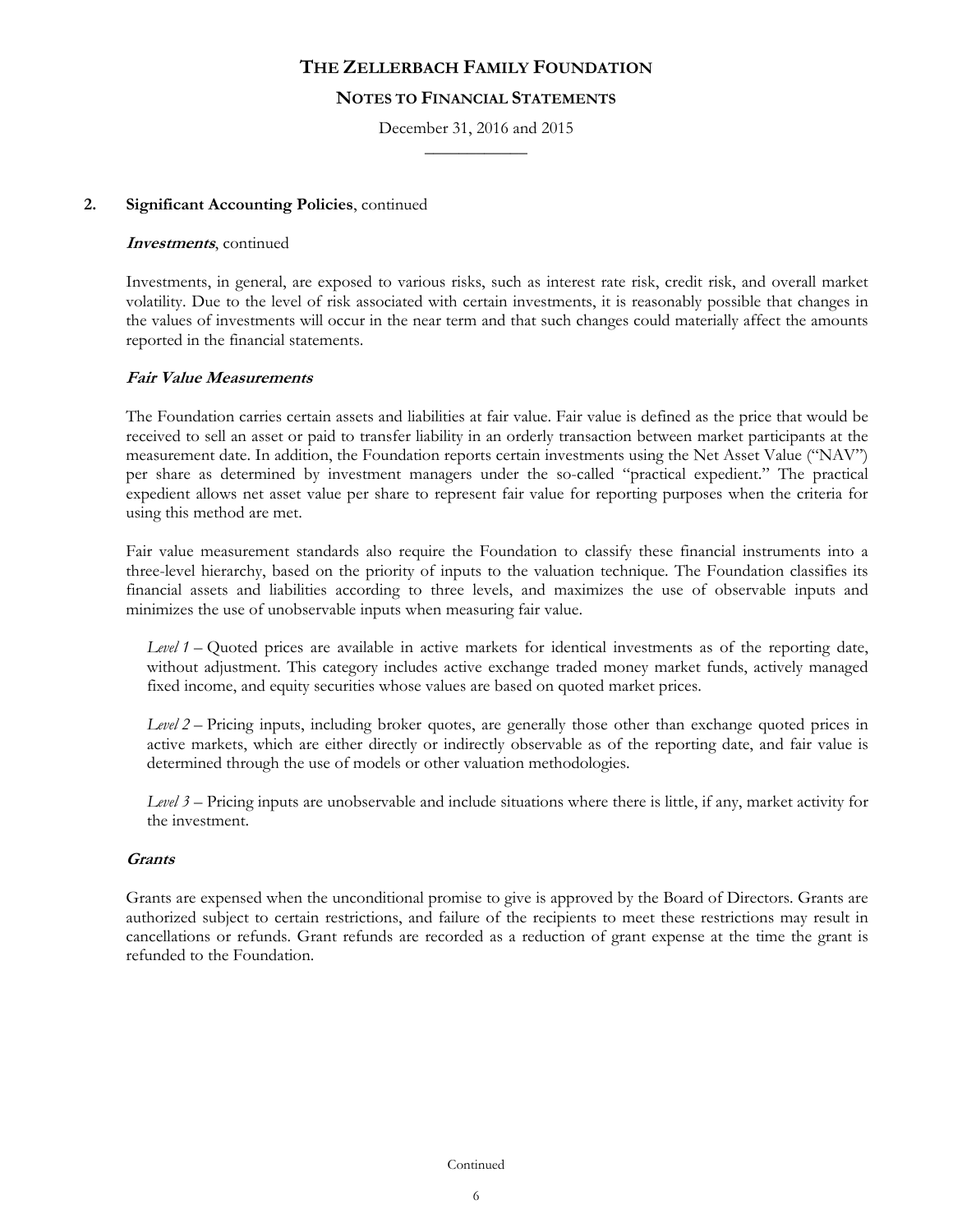## **NOTES TO FINANCIAL STATEMENTS**

December 31, 2016 and 2015  $\frac{1}{2}$ 

### **2. Significant Accounting Policies**, continued

### **Community Arts Program**

The Foundation is participating in and administering a collaborative funding initiative with other organizations to support the community arts program to ensure the availability of a wide variety of art experiences, to promote multicultural community art, encourage new artists, and improve the capacity to perform and develop new audiences. Only 501(c)(3) organizations are eligible for grants. The Foundation records amounts received and paid on behalf of the other participating foundations as agency transactions. Therefore, no revenue or expense is recorded for the amounts received from the other participating foundations or for their share of the grants.

### **Excise and Income Taxes**

The Foundation is a private foundation and is exempt from federal income taxes under Section  $501(c)(3)$  of the Internal Revenue Code and from California franchise and/or income taxes under Section 23701(d) of the Revenue and Taxation Code. In addition, the Foundation may be subject to tax on unrelated business income, if any, generated by its investments.

The Foundation is subject to federal excise tax on its investment income. A provision for federal excise tax is accrued. Deferred taxes are recorded on the unrealized gain on investments (see Note 5).

#### **Functional Expense Allocations**

Expenses are recorded as attributable to either grant support or administrative functions whenever possible. However, certain categories of expense are attributable to more than one function and therefore must be allocated on a reasonable basis. Salaries, benefits and occupancy are allocated on the basis of time and effort estimates made by the Foundation's management.

#### **Use of Estimates**

The preparation of financial statements in conformity with accounting principles generally accepted in the United States of America requires management to make estimates and assumptions. Those estimates and assumptions affect the reported amounts of assets and liabilities at the date of the financial statements and the reported amounts of revenue and expenses during the reporting period. Actual results could differ from those estimates.

#### **Recent Accounting Pronouncements**

In August 2016, the Financial Accounting Standards Board ("FASB") issued Accounting Standards Update ("ASU") 2016-14, *Not-for-Profit Entities: Presentation of Financial Statements of Not-for-Profit Entities*. The ASU changes how a not-for-profit organization classifies its net assets, as well as the information it presents in financial statements and notes about liquidity, financial performance, and cash flows. The main difference between previous GAAP and Topic 958 is that net assets will now be presented in two classes rather than three. Not-for-Profit entities will report amounts for net assets with donor restrictions and net assets without donor restrictions. For nonpublic entities, the ASU is effective for annual reporting periods beginning after December 15, 2017 with early adoption permitted. The Foundation has elected to early adopt ASU 2016-14.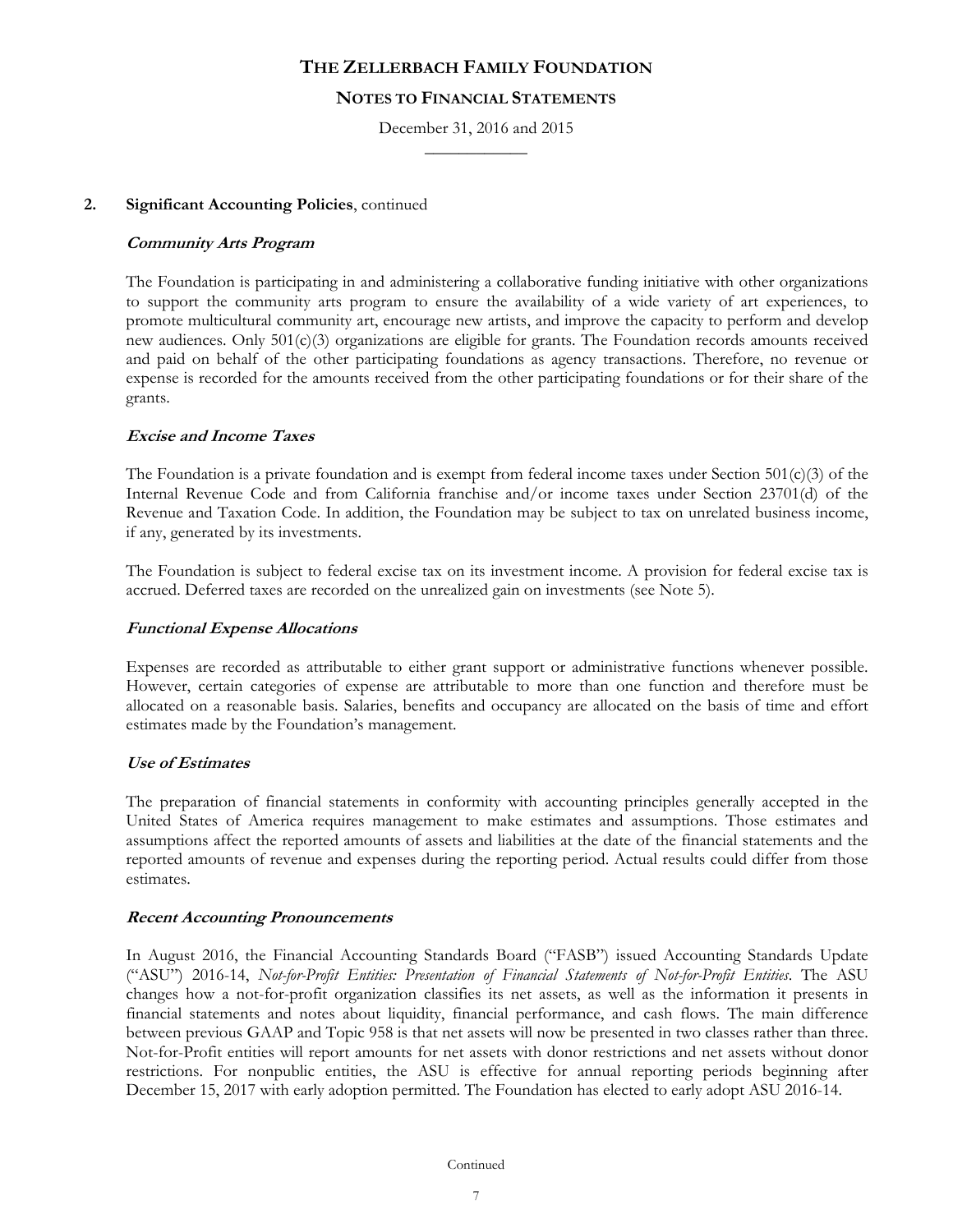# **NOTES TO FINANCIAL STATEMENTS**

December 31, 2016 and 2015  $\frac{1}{2}$ 

### **2. Significant Accounting Policies**, continued

#### **Recent Accounting Pronouncements**, continued

In February 2016, the FASB issued ASU 2016-02, *Leases* (Topic 842). The ASU revises standard that is aimed at increasing transparency and comparability among organizations by recognizing lease assets and lease liabilities on the balance sheet and disclosing key information about leasing arrangements. For nonpublic entities, the ASU is effective for annual reporting periods beginning after December 15, 2019 with early adoption permitted. The Foundation is currently evaluating the impact of adoption on its financial statements.

#### **Reclassifications**

ASU 2016-14 no longer requires investment management and advisory fees to be presented separately from net investment income. For comparative purposes, certain reclassifications have been made to the 2015 statement of activities.

### **3. Investments**

Investments at December 31, 2016 and 2015, consist of the following:

|                             | 2016          | 2015          |
|-----------------------------|---------------|---------------|
| Cash equivalents            | 306,207       | 287,357<br>S  |
| Domestic equities and funds | 18,772,860    | 17,804,132    |
| Global equity funds         | 34,022,310    | 37,194,458    |
| Private investments         | 27,122,568    | 25,254,526    |
| Multi-strategy hedge funds  | 19,607,929    | 20,184,543    |
| Inflation protection funds  | 8,601,440     | 7,424,091     |
| Fixed income funds          | 15,061,802    | 14,735,904    |
|                             | \$123,495,116 | \$122,885,011 |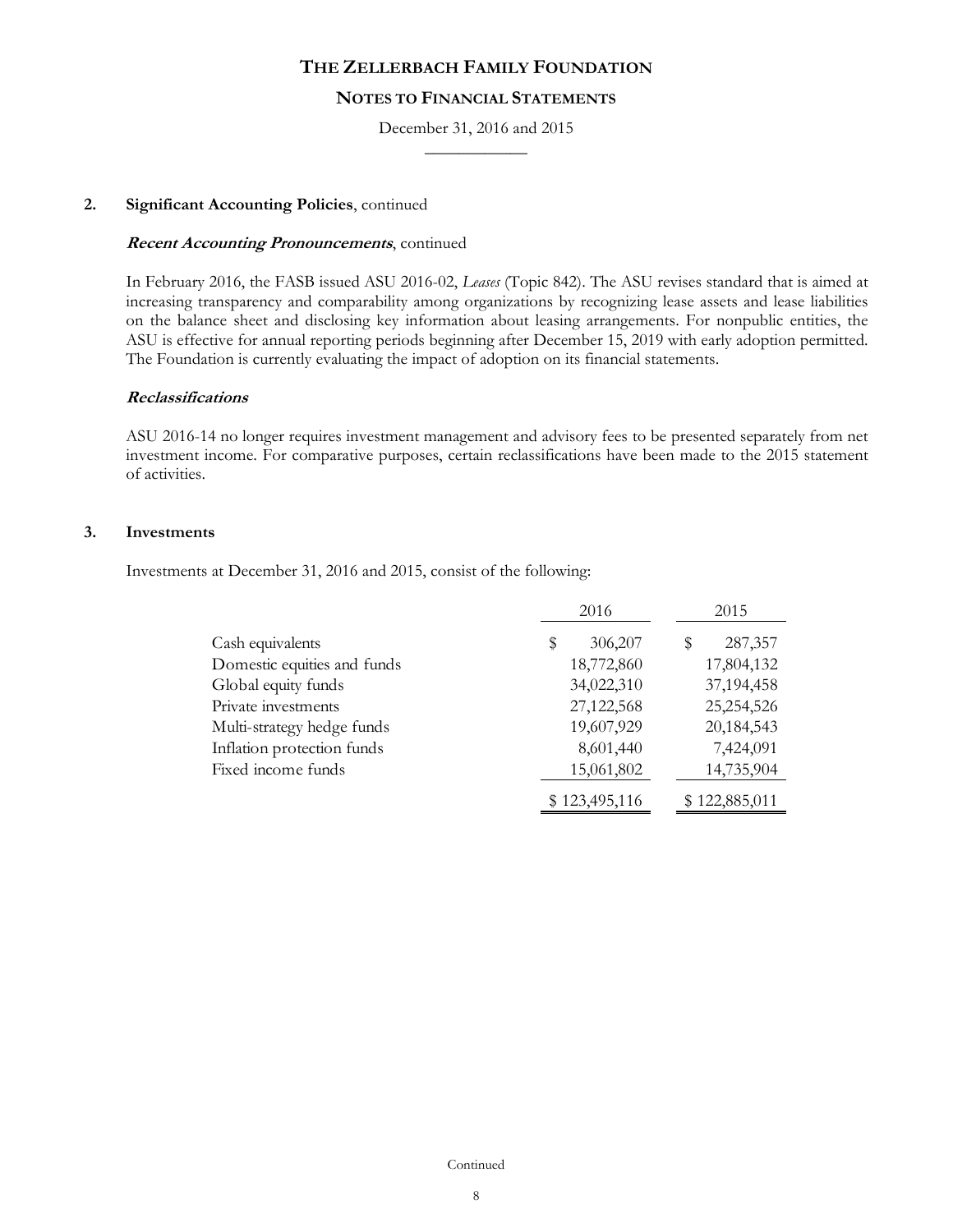# **NOTES TO FINANCIAL STATEMENTS**

December 31, 2016 and 2015  $\frac{1}{2}$ 

## **4. Fair Value Measurement and Net Asset Value Disclosure**

### **Fair Value Disclosure**

The table below presents the balances of assets measured at fair value on a recurring basis at December 31, 2016:

|                                           | Total         |  | Level 1 |              |
|-------------------------------------------|---------------|--|---------|--------------|
| Cash equivalents                          | \$<br>306,207 |  | \$      | 306,207      |
| Domestic equities and funds:              |               |  |         |              |
| U.S. small cap                            | 5,876,491     |  |         | 5,876,491    |
| Global equity funds:                      |               |  |         |              |
| Global equity                             | 4,546,569     |  |         | 4,546,569    |
| Multi-strategy hedge funds                | 2,699,201     |  |         | 2,699,201    |
| Inflation protection funds:               |               |  |         |              |
| Domestic real estate equity               | 1,637,949     |  |         | 1,637,949    |
| Marketable natural resources              | 3,912,318     |  |         | 3,912,318    |
| Fixed income funds:                       |               |  |         |              |
| Domestic bonds                            | 2,272,192     |  |         | 2,272,192    |
|                                           | 21,250,927    |  |         | \$21,250,927 |
| Investments valued using net asset value: |               |  |         |              |
| Domestic equities and funds:              |               |  |         |              |
| U.S. large cap                            | 3,884,055     |  |         |              |
| U.S. long/short equity exposure           | 9,012,314     |  |         |              |
| Global equity funds:                      |               |  |         |              |
| Global equity                             | 5,215,188     |  |         |              |
| International equity                      | 12,617,782    |  |         |              |
| International small cap                   | 3,703,998     |  |         |              |
| Emerging markets                          | 7,938,773     |  |         |              |
| Private investment funds:                 |               |  |         |              |
| Venture capital/private equity            | 20,965,686    |  |         |              |
| Private real estate/hard assets           | 6,156,883     |  |         |              |
| Multi-strategy hedge funds                | 16,908,727    |  |         |              |
| Inflation protection funds:               |               |  |         |              |
| Private natural resources                 | 3,051,173     |  |         |              |
| Fixed income funds:                       |               |  |         |              |
| U.S. Government bonds                     | 8,578,543     |  |         |              |
| Absolute return                           | 4,211,067     |  |         |              |
| Total investments valued using net        |               |  |         |              |
| asset value                               | 102,244,189   |  |         |              |
| Total investments                         | \$123,495,116 |  |         |              |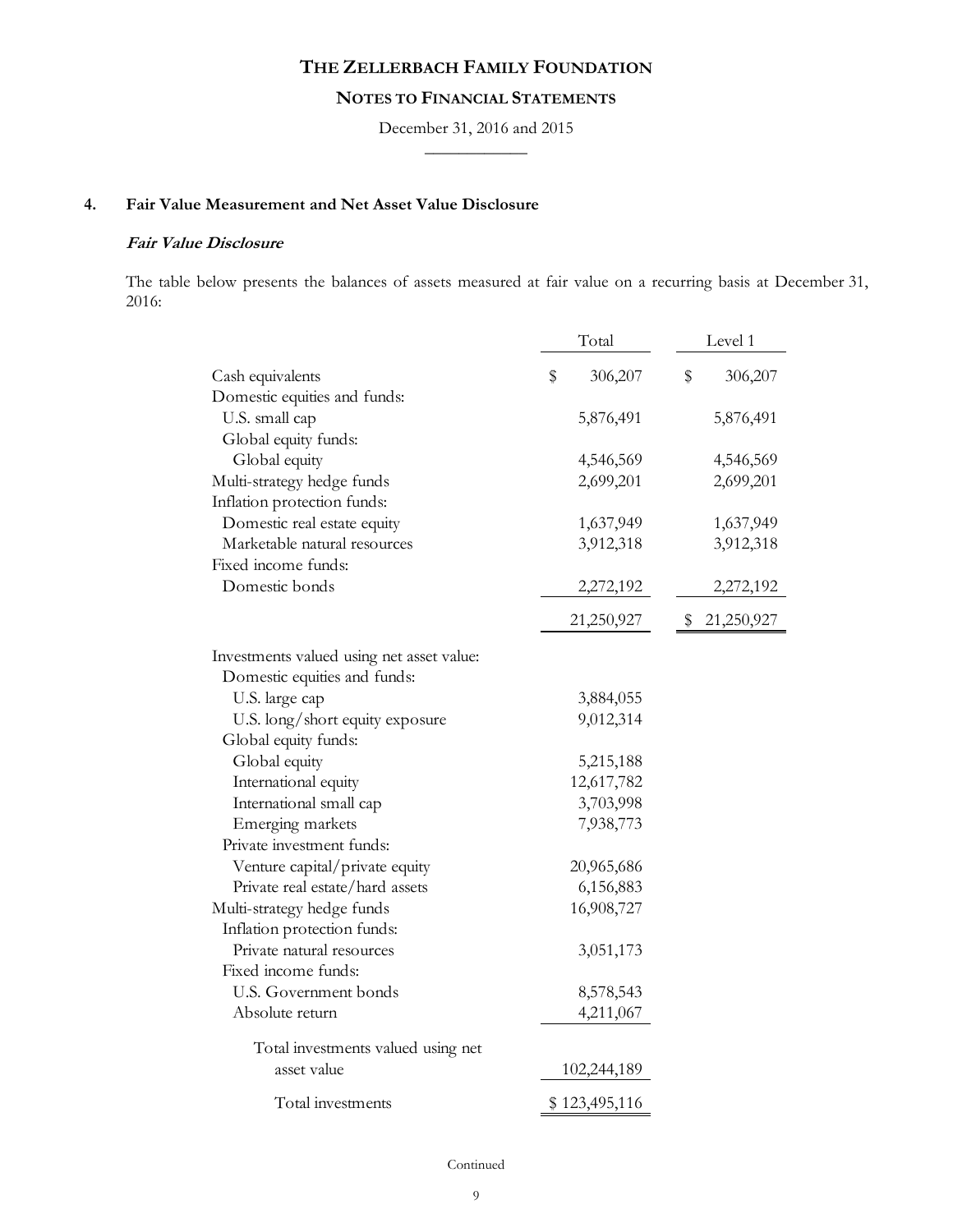# **NOTES TO FINANCIAL STATEMENTS**

December 31, 2016 and 2015  $\frac{1}{2}$ 

# **4. Fair Value Measurement and Net Asset Value Disclosure**, continued

### **Fair Value Disclosure**, continued

The table below presents the balances of assets measured at fair value on a recurring basis at December 31, 2015:

|                                           | Total         | Level 1          |  |
|-------------------------------------------|---------------|------------------|--|
| Cash equivalents                          | \$<br>287,357 | \$<br>287,357    |  |
| Domestic equities and funds:              |               |                  |  |
| U.S. small cap                            | 5,847,913     | 5,847,913        |  |
| Multi-strategy hedge funds                | 2,768,412     | 2,768,412        |  |
| Inflation protection funds:               |               |                  |  |
| Domestic real estate equity               | 1,841,415     | 1,841,415        |  |
| Marketable natural resources              | 2,688,514     | 2,688,514        |  |
| Fixed income funds:                       |               |                  |  |
| Domestic bonds                            | 2,161,070     | 2,161,070        |  |
|                                           | 15,594,681    | 15,594,681<br>S. |  |
| Investments valued using net asset value: |               |                  |  |
| Equity funds:                             |               |                  |  |
| Global and domestic equity                | 6,874,819     |                  |  |
| U.S. long/short equity exposure           | 5,081,401     |                  |  |
| Global equity funds:                      |               |                  |  |
| Global equity                             | 10,487,404    |                  |  |
| International equity                      | 12,806,530    |                  |  |
| International small cap                   | 3,360,157     |                  |  |
| Emerging markets                          | 10,540,367    |                  |  |
| Private investment funds:                 |               |                  |  |
| Venture capital/private equity            | 20,562,665    |                  |  |
| Private real estate/hard assets           | 4,691,861     |                  |  |
| Multi-strategy hedge funds                | 17,416,130    |                  |  |
| Inflation protection funds:               |               |                  |  |
| Private natural resources                 | 2,894,162     |                  |  |
| Fixed income funds:                       |               |                  |  |
| U.S. Government bonds                     | 8,493,192     |                  |  |
| Absolute return                           | 4,081,642     |                  |  |
| Total investments valued using net        |               |                  |  |
| asset value                               | 107,290,330   |                  |  |
| Total investments                         | \$122,885,011 |                  |  |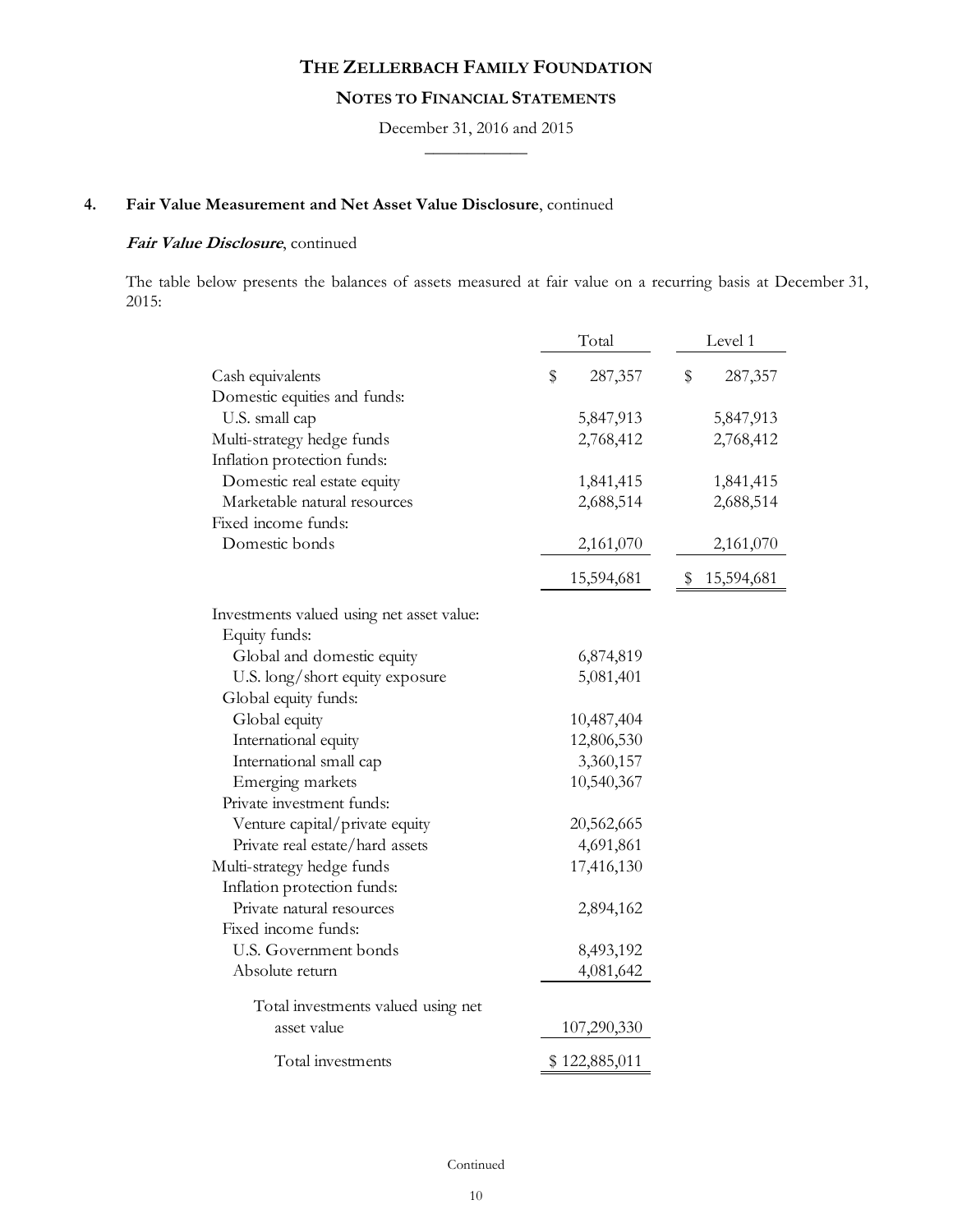#### **NOTES TO FINANCIAL STATEMENTS**

December 31, 2016 and 2015  $\frac{1}{2}$ 

#### **4. Fair Value Measurement and Net Asset Value Disclosure**, continued

#### **Net Asset Value Disclosure**

The Foundation uses the NAV as a practical expedient to determine the fair value of all the underlying investments which do not have readily determinable fair value and prepare their financial statements consistent with the measurement principles of an investment company or have the attributes of an investment company. The following table lists investments by major category as of December 31, 2016 and 2015:

|                                                      | 2016               |                 | 2015               |                 |                                                                  |                  |  |
|------------------------------------------------------|--------------------|-----------------|--------------------|-----------------|------------------------------------------------------------------|------------------|--|
| Strategies                                           | Number<br>of Funds | Valuation       | Number<br>of Funds | Valuation       | Redemption<br>Frequency                                          | Notice<br>Period |  |
| Equity funds:                                        |                    |                 |                    |                 |                                                                  |                  |  |
| Global and domestic equity (a)                       | 8                  | 40,360,890<br>S | 8                  | 47,480,038<br>S | Monthly                                                          | $6 - 60$ days    |  |
| Non-redeemable global equity (b)                     | 1                  | 2,011,220       | 1                  | 1,670,640       | N/A                                                              | N/A              |  |
| Alternative equity funds:<br>Venture capital/private |                    |                 |                    |                 |                                                                  |                  |  |
| equity $(c)$                                         | 28                 | 20,965,686      | 26                 | 20,562,665      | N/A                                                              | N/A              |  |
| Private real estate/hard assets (d)                  | 7                  | 6,156,883       | 6                  | 4,691,861       | N/A                                                              | N/A              |  |
| Multi-strategy hedge:                                |                    |                 |                    |                 |                                                                  |                  |  |
| Redeemable (e)                                       | 3                  | 15,915,204      | 3                  | 15,553,705      | Quarterly/Annually<br>Subject to lockup<br>periods up to 3 years | $60 - 95$ days   |  |
| Nonredeemable (f)                                    | 2                  | 993,523         | 2                  | 1,862,425       | N/A                                                              | N/A              |  |
| Inflation protection funds:                          |                    |                 |                    |                 |                                                                  |                  |  |
| Private natural resources (g)                        | $\overline{2}$     | 3,051,173       | $\overline{c}$     | 2,894,162       | N/A                                                              | N/A              |  |
| Fixed income fund:                                   |                    |                 |                    |                 |                                                                  |                  |  |
| U.S. Government bonds (h)                            | 1                  | 8,578,543       | 1                  | 8,493,192       | Daily                                                            | 2 days           |  |
| Emerging markets (i)                                 |                    | 4,211,067       | 1                  | 4,081,642       | Monthly                                                          | 60 days          |  |
| Total                                                | 53                 | \$102,244,189   | 50                 | \$107,290,330   |                                                                  |                  |  |

a) This strategy seeks to obtain long-term returns through pooled funds invested in domestic, international, and global equities.

b) This is a European equities fund with a three-year lockup period from the date of purchase in March 2015.

c) Venture capital and private equity funds invest in various companies, both domestic and international. All of these funds are fund of funds. The partnerships typically have a legal life span of 10–12 years with very limited redemption rights for the Limited Partners. Liquidity is expected in the form of distributions from the funds when the underlying assets are sold. It is estimated that the underlying assets will be redeemed over the next 12 years. Unfunded commitments were \$6,209,785 and \$7,267,006 for 2016 and 2015, respectively.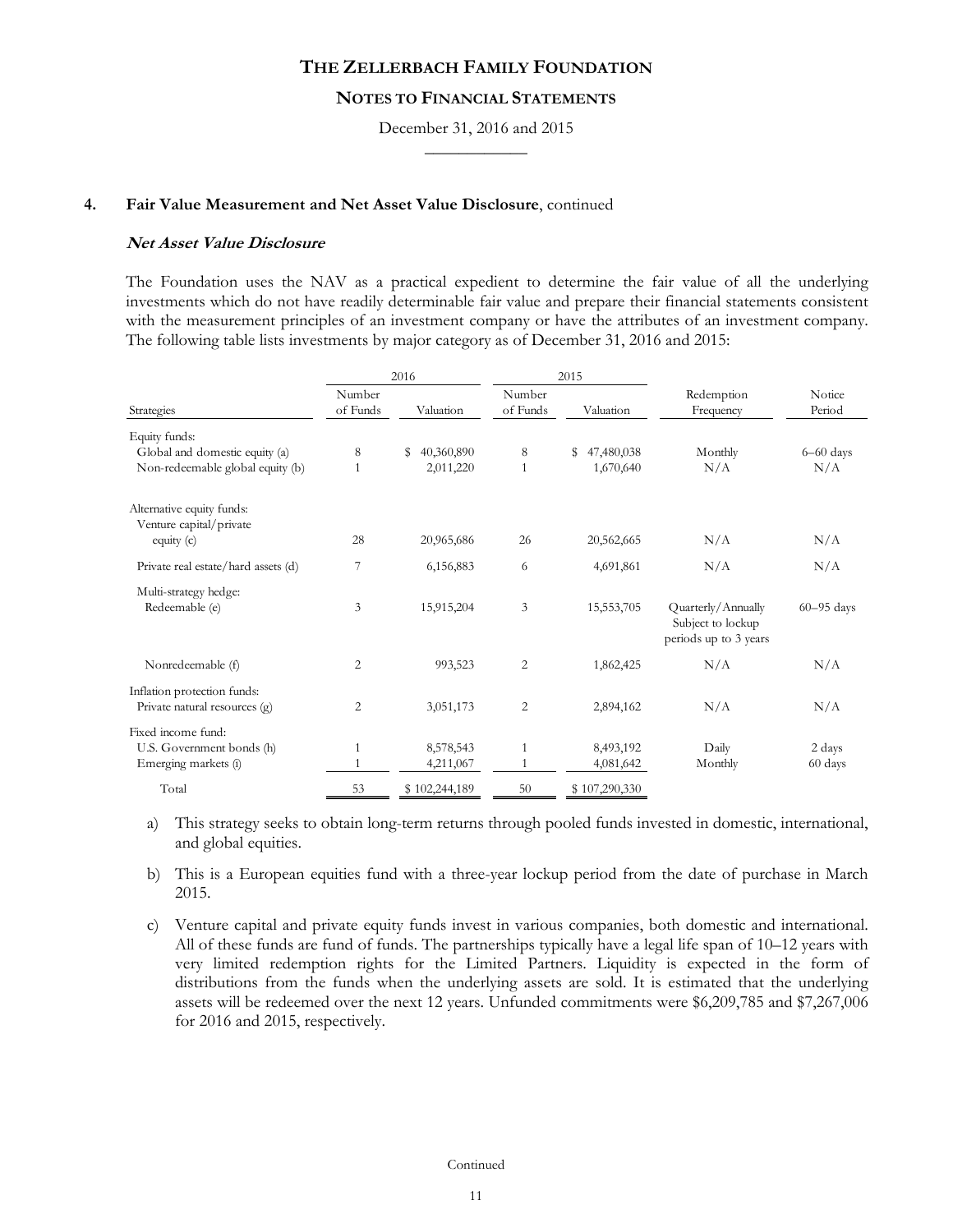## **NOTES TO FINANCIAL STATEMENTS**

December 31, 2016 and 2015  $\frac{1}{2}$ 

### **4. Fair Value Measurement and Net Asset Value Disclosure**, continued

#### **Net Asset Value Disclosure**, continued

- d) This strategy invests in both domestic and international natural resources and real estate funds. All of these funds are fund of funds that cannot generally be redeemed and liquidity is expected in the form of distributions from the funds when the underlying assets are sold over the life of the partnerships, which is estimated to be over the next 12+ years. Unfunded commitments were \$4,395,714 and \$4,183,214 for 2016 and 2015, respectively.
- e) Redeemable multi-strategy hedge funds include one fund (\$5.3M) that engages primarily in event driven investments and in the securities of issuers that are experiencing financial distress which is redeemable quarterly. These funds also include one fund of funds (\$5.9M) that invests in long/short term offshore hedge funds and one fund of funds (\$4.7M) that invests in long/short and absolute return hedge funds. Both of these funds comprise a series of share classes which are redeemable in one or three year intervals.
- f) Non-redeemable multi-strategy hedge includes a fund (\$.9M) that invests in bank holding company stock and debt auctioned by the U.S. Department of Treasury under the Trouble Asset Relief Program ("TARP") and small position (\$0.1M) in a pool of private investments. The proceeds from both of these funds will be distributed as the underlying investments are sold.
- g) This strategy invests in royalty interests primarily in natural gas fields in the continental United States. These investments cannot be redeemed and distributions are received quarterly as royalty interest is generated. Unfunded commitments were \$0 and \$50,000 for 2016 and 2015, respectively.
- h) This fund invests in intermediate and long-term United States Government bonds.
- i) This emerging markets fund seeks exposure to currencies of emerging market countries by investing in money market instruments, including short-duration currency forwards and local currency debt. Currency forwards are the predominant investments and typically represent 60–70% of the portfolio.

Subsequent to year-end, the Foundation invested \$3,500,000 in one new equities fund, redeemed one hedge fund valued at \$2,700,000 and sold partial interests, valued at \$4,600,000, in nine existing funds. Additionally, the Foundation executed investment commitments of \$3,000,000 with two new funds and paid capital calls of approximately \$2,000,000 on investment commitments.

## **5. Liquidity**

The Foundation has a goal to maintain cash and liquid short-term investments on hand at an allocation of at least 2% of total investments, which covers approximately five months of normal operating expenses. In addition, as part of its liquidity management, the Foundation structures its financial assets to be available for regular quarterly rebalancing redemptions that align with the timing of quarterly grant disbursements.

As of December 31, 2016, cash and liquid short-term investments comprised 5% of total investments, another 15% of investments were redeemable on a daily basis and an additional 45% of investments were redeemable on a monthly or quarterly basis. Approximately 35% of investments had liquidity restrictions in excess of one year.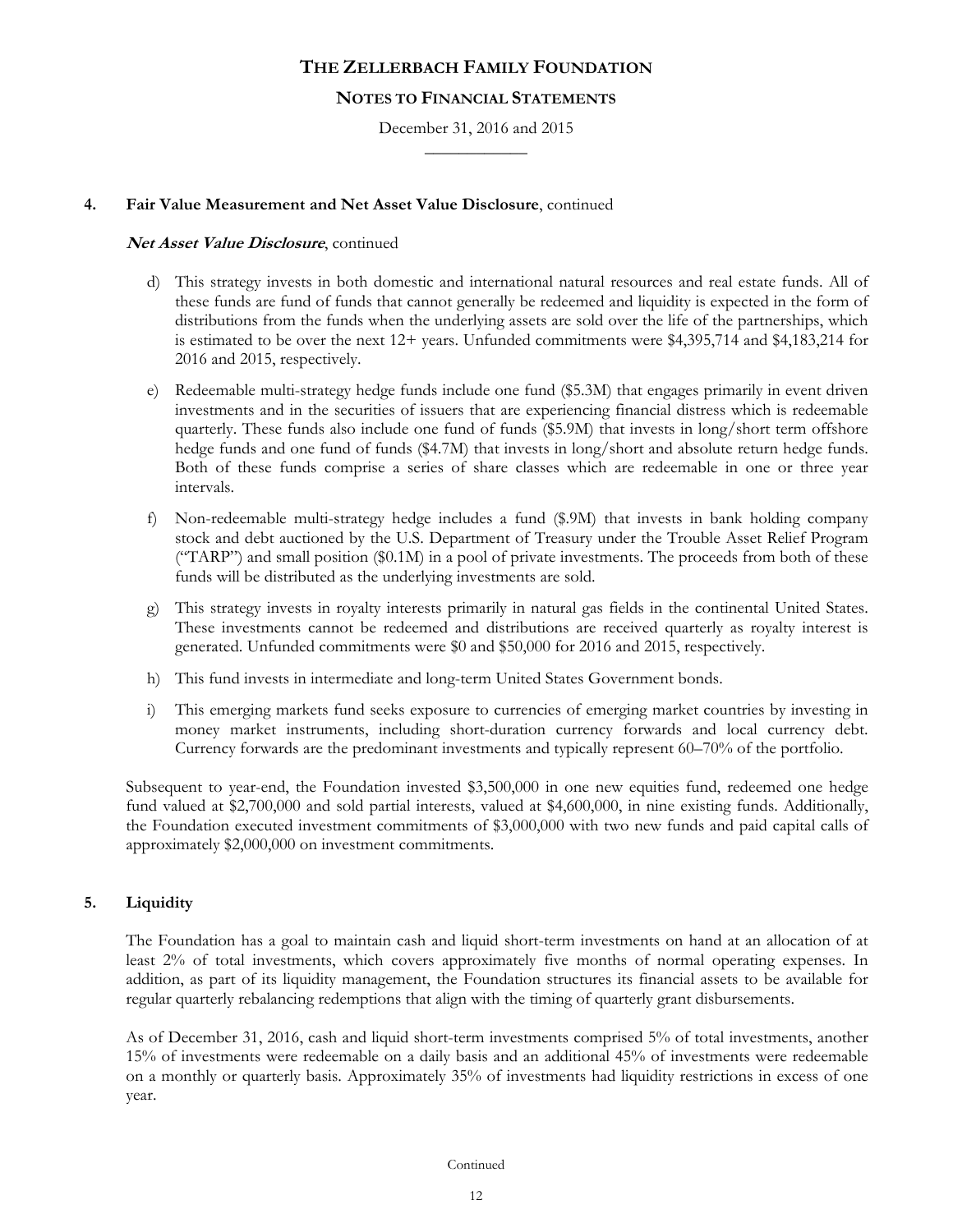#### **NOTES TO FINANCIAL STATEMENTS**

December 31, 2016 and 2015  $\frac{1}{2}$ 

#### **6. Excise and Income Taxes**

In accordance with the applicable provisions of the Internal Revenue Code, the Foundation is a private foundation and qualifies as a tax-exempt organization. Private foundations are liable for an excise tax of 2% (1% if minimum payout requirements prescribed by the Internal Revenue Code are met) on net investment income, excluding unrealized gains, as defined. For the years ended December 31, 2016 and 2015, the excise tax rates were 1%. Deferred excise taxes arise primarily from unrealized tax basis gains on investments and are calculated based on a 2% rate.

Estimated tax provisions, both current and deferred, are recorded at the 2% rate during the current year. Adjustments between estimated and actual tax expense, including any adjustments between the 2% and 1% rate, are made to deferred taxes in the subsequent year in which the tax return is filed. The 2016 current federal excise tax provision includes a downward adjustment for meeting the 1% rate requirements in 2015.

Current federal excise taxes payable and unrelated business income taxes payable are included in accounts payable and accrued expenses in the statement of financial position.

The provision for current and deferred federal excise taxes for the years ended December 31, 2016 and 2015 was as follows:

|                                                           | 2016 |                  | 2015               |  |
|-----------------------------------------------------------|------|------------------|--------------------|--|
| Current federal excise tax<br>Deferred federal excise tax | S    | 39,667<br>50,000 | 61,400<br>(96,000) |  |
| Total                                                     |      | 89,667           | 34,600)            |  |

The Foundation is subject to distribution requirements of the Internal Revenue Code. Accordingly, it must distribute within one year after the end of each fiscal year, 5% of the fair value of its investment assets, as defined. The investments includable for the 5% distribution requirement are based on average monthly balances and are exclusive of those assets deemed to be held for charitable activities or other program-related investments. In determining qualifying distributions, grant payments are considered on a cash basis and certain expenses are considered as qualifying distributions. The Foundation complied with the distribution requirements for 2016 and 2015.

#### **7. Grants Payable**

Grants are expensed when the unconditional promise to give is approved by the Board of Directors. Total grants payable as of December 31, 2016 and 2015 were \$30,000 and \$375,000, respectively. Grants payable as of December 31, 2016 are expected to be paid in the following year.

#### **8. Commitments**

#### **Operating Leases**

The Foundation leases office facilities under a non-cancelable operating lease agreement which expires in September 2017. Future minimum lease payments under the lease are \$200,723 for 2017.